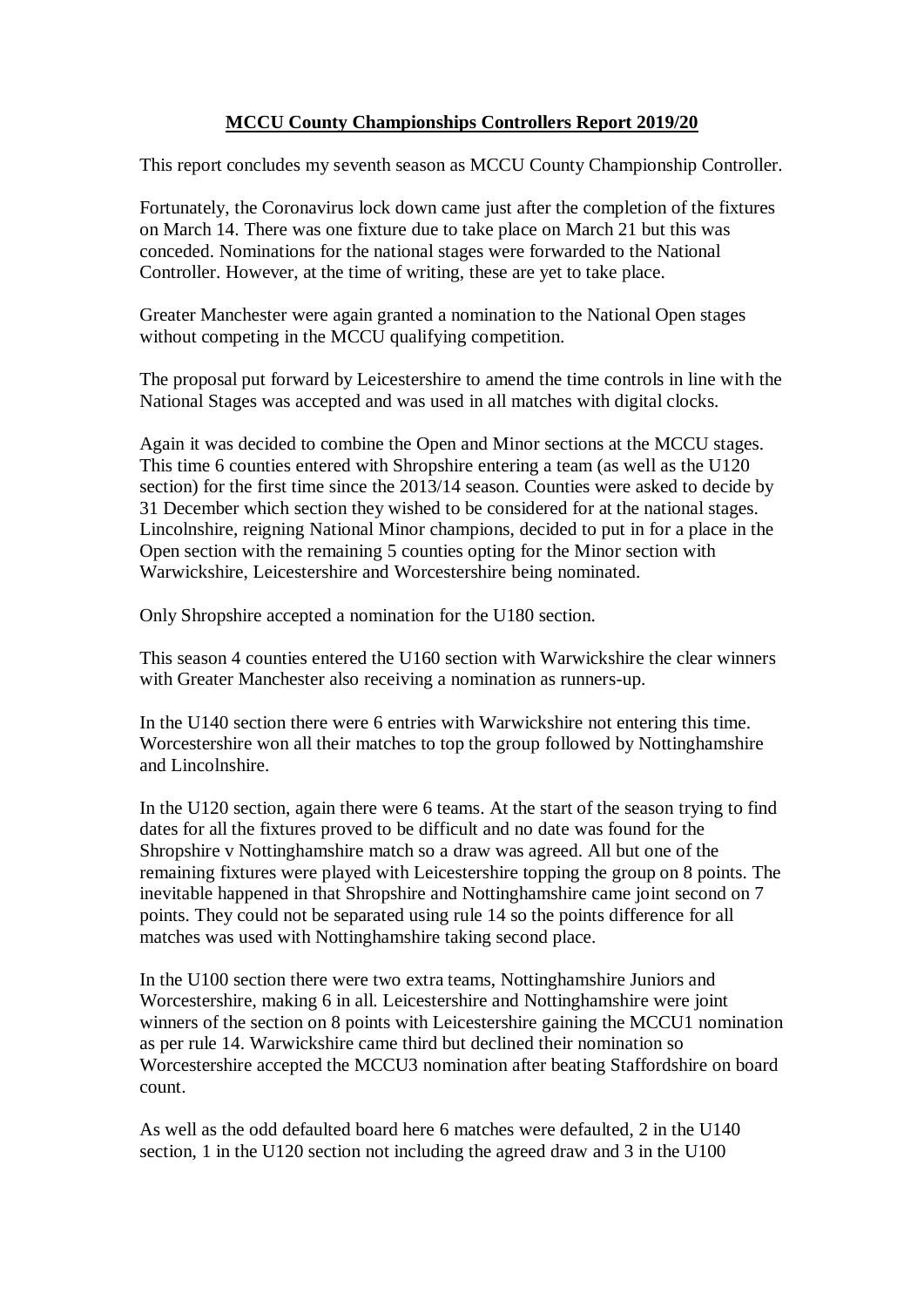section. Also, 2 of the matches in the Open/Minor section were played with 12 boards.

The mechanism for allowing ungraded players again worked well with 56 players being registered and the list of ungraded players being published on the web-site. All were registered in good time. 24 of these players had their estimated grades adjusted in line with the January grading list.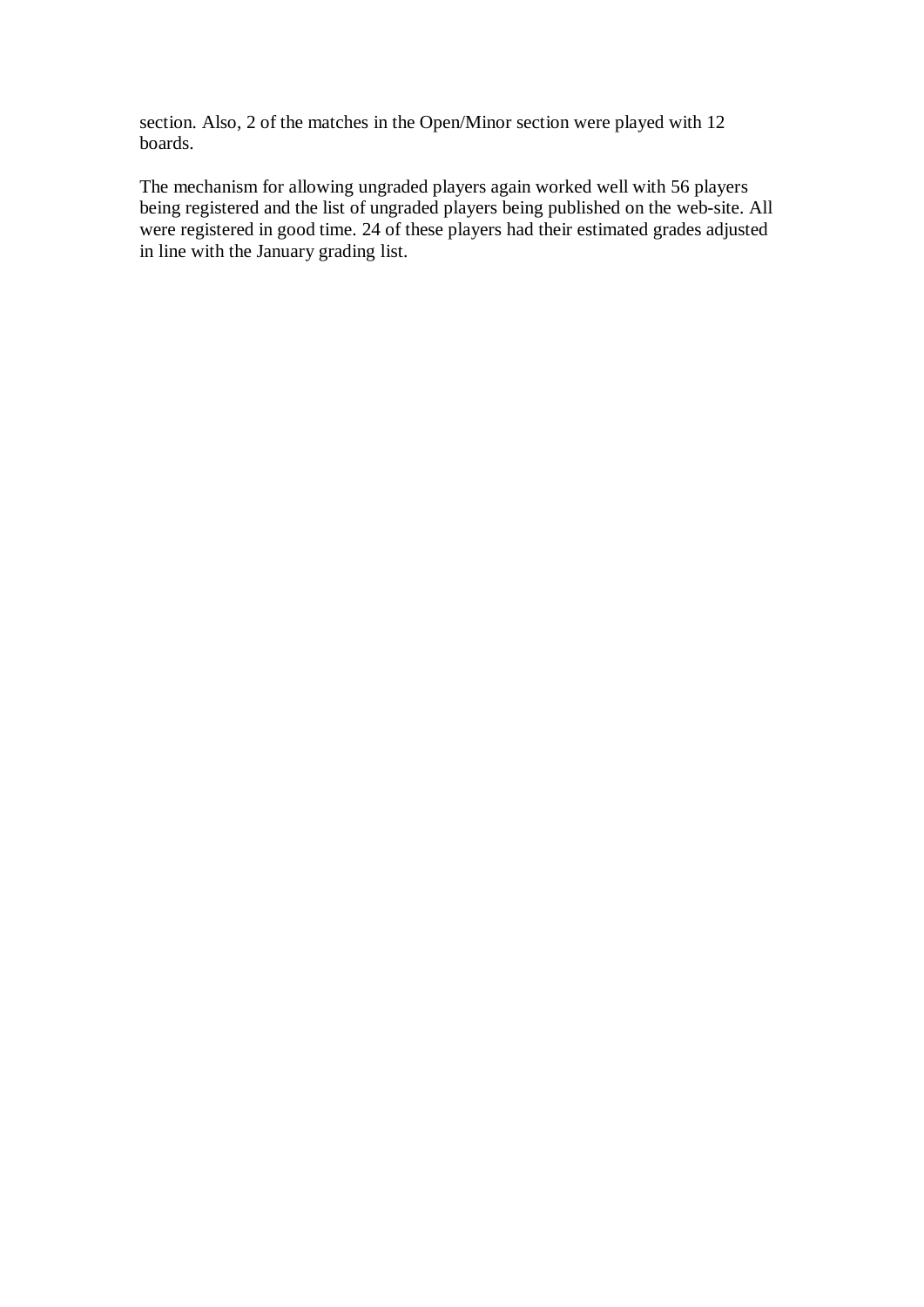The breakdown of section winners and ECF qualifiers is as follows

### **Combined Open/Minor Section**

MCCU Open & Minor Champions – Lincolnshire & Warwickshire

ECF Qualifiers

Open section – MCCU1 Lincolnshire MCCU2 Greater Manchester

Minor section – MCCU1 – Warwickshire MCCU2 – Leicestershire MCCU3 – Worcestershire

## **Under 180 section**

Champions – Shropshire

MCCU1 – Shropshire

## **Under 160 section**

Champions – Warwickshire

MCCU1 – Warwickshire MCCU2 – Greater Manchester

#### **Under 140 section**

Champions – Worcestershire

MCCU1 – Worcestershire MCCU2 – Nottinghamshire MCCU3 – Lincolnshire

#### **Under 120 section**

Champions – Leicestershire

MCCU1 – Leicestershire MCCU2 – Nottinghamshire MCCU3 – Shropshire

## **Under 100 section**

Champions – Leicestershire & Nottinghamshire

MCCU1 – Leicestershire MCCU2 – Nottinghamshire